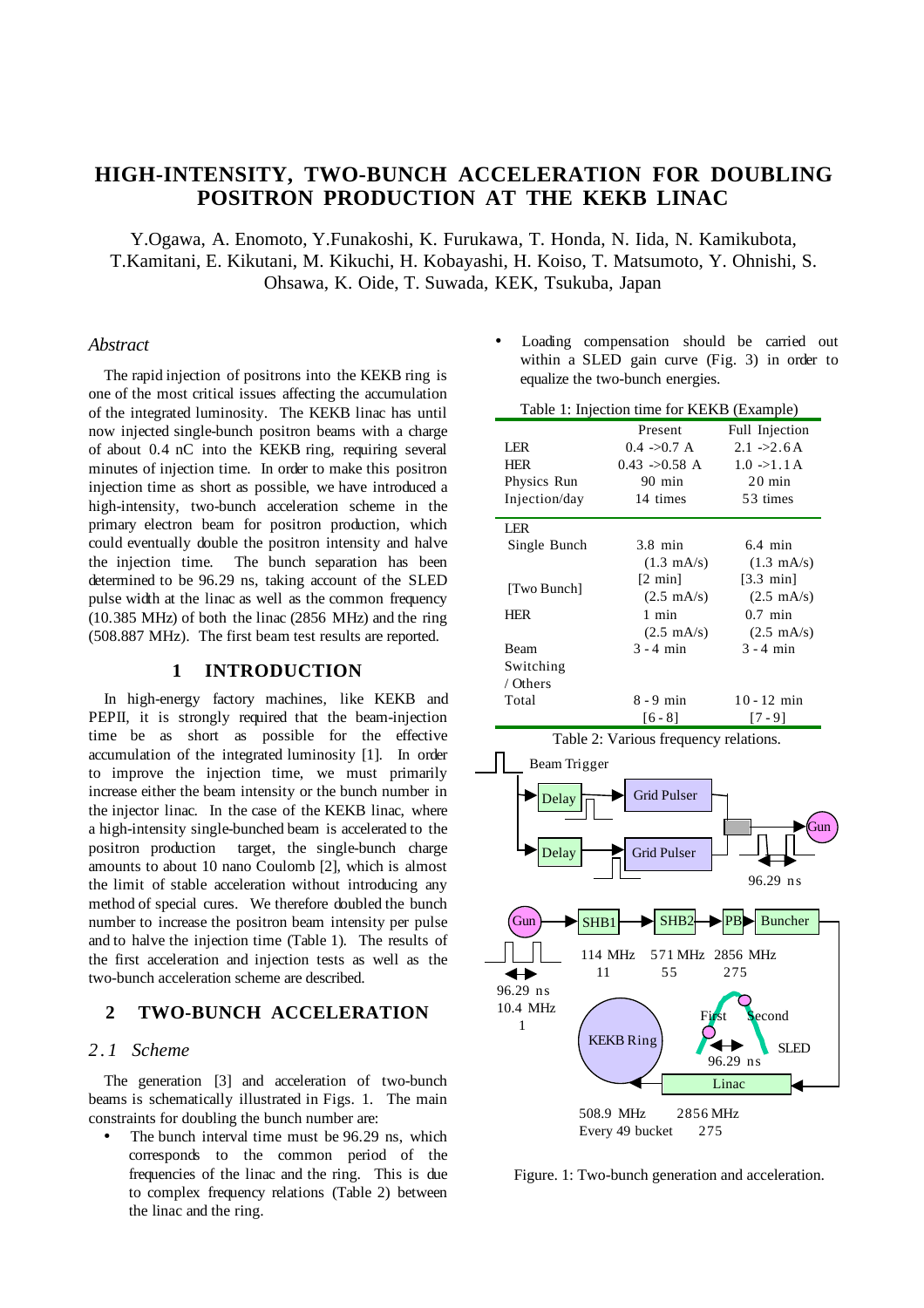|                  | Multiple | Frequency | Period |
|------------------|----------|-----------|--------|
|                  |          | [MHz]     | [ns]   |
| Common Frequency |          | 10.38545  | 96.28  |
|                  |          | 4         | 9      |
| SHB <sub>1</sub> | 11       | 114.240   | 8.754  |
| SH <sub>B2</sub> | $5*11$   | 571.200   | 1.751  |
| Linac            | $5*5*11$ | 2856.000  | 0.350  |
| Ring             | $7*7$    | 508.887   | 1.965  |



Figure 2: SLED gain curve.

### *2.2 Bunch Profiles*

For stable acceleration of the two-bunch beam it is fairly important to have the same bunch profiles for each bunch at the exit of the bunching section. Figure 3 shows the results of streak-camera measurements by utilizing the optical transition radiation (OTR) generated from a thin piece of metal inserted into the beam line at the exit of the bunching section, indicating that two bunches have almost the same bunch profiles.



Figure 3: Two-bunch profiles.

### *2.3 Orbit and Charge in Acceleration*

A two-bunched beam with almost the same bunch profiles was successfully accelerated without any conspicuous beam losses to the positron production target, yielding almost the same number of positrons for each bunch, which was accelerated to the end of the linac. Figure 4 shows the orbit and charge of the two bunches

accelerated along the linac. We have so far achieved successful acceleration of two-bunched positrons with charges of  $0.4 - 0.5$  nano Coulomb at the end of the linac. Fine-tuning is under way.



Figure 4: Beam orbit and charge.

#### *2.4 Twiss Parameters for Positron Beam*

The twiss parameters of two-bunched positron beams were measured at the end of the linac using wire scanner monitors, which were installed at adjacent positions with appropriate betatron phase advances. The results confirm that each bunch has the same twiss parameters, assuring proper matching to the beam-transport (BT) line to the ring. Figure 5 shows an example of the wire-scanner measurements.



Figure 5: Measurements of the twiss parameters of positron beams at the end of the linac by wire scanners with three wires: horizontal, 45 degree and vertical.